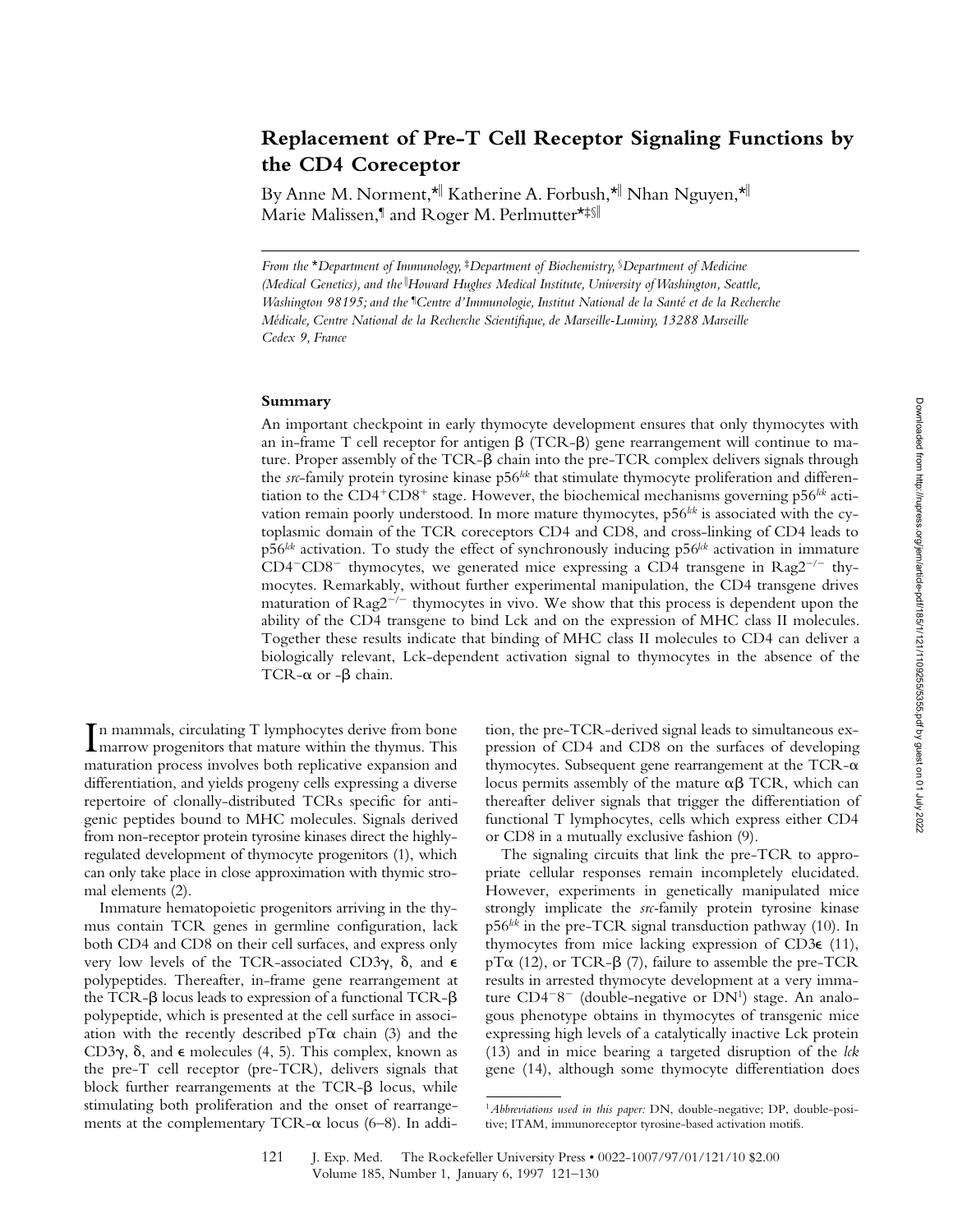occur in the latter, likely reflecting the ability of other, related kinases to substitute in the absence of Lck (15, 16). Importantly, expression of a mutant, activated Lck kinase is sufficient, by itself, to drive both the proliferative expansion and the differentiation of thymocytes made incapable of expressing the pre-TCR. For example, an activated-*lck* transgene drives thymocyte development in  $\text{Rag}^{-/-}$  thymocytes, which cannot rearrange their TCR gene loci and therefore fail to make a TCR- $\beta$  chain (17). Together these experiments strongly support a model in which assembly of the pre-TCR permits, either through binding of an external ligand or through some allosteric alteration, the activation of p56*lck*, which then directs thymocyte maturation to the  $CD4+8+$  (double-positive or DP) stage. While the genetic evidence favoring a role for Lck in

signaling from the pre-TCR is persuasive, the biochemical effectors upon which Lck acts, as well as the mechanisms of Lck activation, remain unknown. In more mature thymocytes and T cells, p56<sup>lck</sup> interacts physically and functionally with the TCR coreceptors, CD4 and CD8, by virtue of a sequence motif centered around cysteines 20 and 23 that binds a complementary motif in the cytoplasmic tails of CD4 and CD8 (18). Contemporary models of TCR signaling posit that CD4 and CD8 act to deliver Lck to the antigen receptor complex at the time of ligand binding, permitting activation of Lck, which then acts to phosphorylate specialized tyrosine-containing motifs (ITAMs) in the  $CD3\gamma$ ,  $\delta$ , and  $\epsilon$  chains and in the TCR  $\zeta$  polypeptides, the latter found principally as homodimers associated with the TCR complex (19). This phosphorylation permits binding of the Zap-70 protein tyrosine kinase to the phosphorylated ITAMs, where it too becomes a target for Lck-mediated phosphorylation (19, 20). Interestingly, antibody-mediated cross-linking of CD4 stimulates Lck kinase activity in murine thymocytes (21) and T cell clones (22), suggesting that binding of CD4 to MHC class II polypeptides under physiologic conditions may, by itself, stimulate Lck activity.

Dissection of the biochemical pathways linking Lck to changes in thymocyte maturation requires a means of directly stimulating Lck activity in vivo. Here we report that expression of a CD4 transgene in  $Rag2^{-/-}$  mice has this effect, directing thymocyte development in a manner that mimics signaling from the pre-TCR. Remarkably, this process is dependent upon the expression of MHC class II molecules, and hence represents a ligand-stimulated signaling process mediated by CD4. While our experiments leave no doubt as to the ability of CD4 to behave as a receptor in its own right, we also demonstrate that faithful delivery of the CD4/Lck-derived signal requires the simultaneous presence of CD3 components of the pre-TCR complex.

## **Materials and Methods**

*Mice.* All  $\text{Rag2}^{-/-}$  mice were housed in a specific pathogenfree (SPF) facility and analyzed at 3–6 wk of age. Transgenic lines were derived by microinjection into  $DBA/2 \times C57BL6/J$  zygotes as described (23). The 727 CD4 transgenic mouse line has

previously been described (24). A single line of mice transgenic for tailless CD4 was generated using the previously described construct (25). Transgene-bearing mice for each of these lines were mated with  $\text{Rag2}^{-/-}$  mice (26), and their progeny intercrossed to obtain transgene expression in homozygous  $\text{Rag2}^{-/-}$ mice. CD4Tg<sup>+</sup> (CD4 transgenic) Rag2<sup>-/-</sup> mice were further crossed with MHC class II<sup>-/-</sup> mice (27). CD4Tg<sup>+</sup> mice were also crossed with  $CD3\varepsilon^{-/-}$  mice (11). PCR analysis was employed to detect the presence of the transgenes using the following pairs of forward and reverse primers:

CD4 and tailless CD4 (CD4 $\Delta$ ) transgenes:

5' GTCAGGAGCTTGAATCCCACGATTCGGGGATCA-TCTAGAC 3' (specific for the junction of proximal *lck* promoter sequences with polylinker sequence in the *lck*-CD4 transgene [24])

5' CCACAACTCCACCTCCTCTTTCCT 3' (corresponding to nucleotides 518-541 of the murine CD4 cDNA [28]) Rag2:

5' CCAGCTGATAACCACCCACAATAA 3' 5' GTATAGTCGAGGGAAAAGCATGGG 3' Neomycin cassette in gene targeting constructs: 5' CAGGATCTCCTGTCATCTCACCTT 3' 5' TCAGAAGAACTCGTCAAGAAGGCG 3'  $I-A^b$  endogenous locus: 5' CATTTCGTGTACCAGTTCATGGGC 3' 5' CTCGTAGTTGTGTCTGCACACCGTGTC 3'  $I-A<sup>b</sup>$  gene targeting construct: 5' TACATCTACAACCGGGAGGAGTAC 3' Neomycin cassette forward primer CD3e: 5' TCAGGAACCAGTGTAGAGTTGACG 3'

5' GTCCACCTCCACACAGTACTCACA 3

*Flow Cytometric Analysis.* Isolated thymocytes were prepared by disaggregation through a wire mesh, and stained with saturating levels of mAb at  $4^{\circ}$ C in 1% FCS in PBS. Cells were counted using a hemocytometer and  $\sim 10^6$  thymocytes were stained with combinations of the following murine-specific mAb: Anti-CD4 PE (CT-CD4) and anti-CD8 $\alpha$  (CT-CD8 $\alpha$ ) from Caltag Laboratories (San Francisco, CA); anti-CD25PE (M-A251), anti-CD8a PE (53-6.7), biotinylated anti-I-A<sup>b</sup> (AF6-120.1), biotinylated anti-CD3e (145-2C11), and biotinylated anti-CD69 (H1.2F3) from PharMingen (San Diego, CA). For detection of biotinylated reagents, cells were further stained with tri-color conjugated streptavidin (Caltag Laboratories). After staining, cells were fixed in 2% paraformaldehyde, pH 7.4. 20,000 live lymphocyte-gated events were collected for each analysis in list mode files on a FACScan<sup>®</sup> flow cytometer (Becton Dickinson) using Cell Quest software, and analyzed using Reproman software (Truefacts Software, Seattle, WA).

*Antibody Treatment of Mice.* 4-wk-old mice were injected intraperitoneally with 100  $\mu$ g of anti-CD3 $\epsilon$  (145-2C11), or 20-500  $\mu$ g of anti-CD4 mAb (GK1.5) diluted in 300 ml of PBS. The mAb were affinity-purified on protein A or G Sepharose, respectively. Mice were typically analyzed 4 d after mAb treatment. CD69 induction was measured 20 h after intraperitoneal injection of 150  $\mu$ g of 145-2C11 or GK1.5 mAb.

## **Results**

*CD4 Transgene Promotes Thymocyte Development in Rag2<sup>-/-</sup> Mice.* To determine whether we could effect CD4-mediated p56<sup>lck</sup> activation in pre-T cells in vivo, a CD4 mini-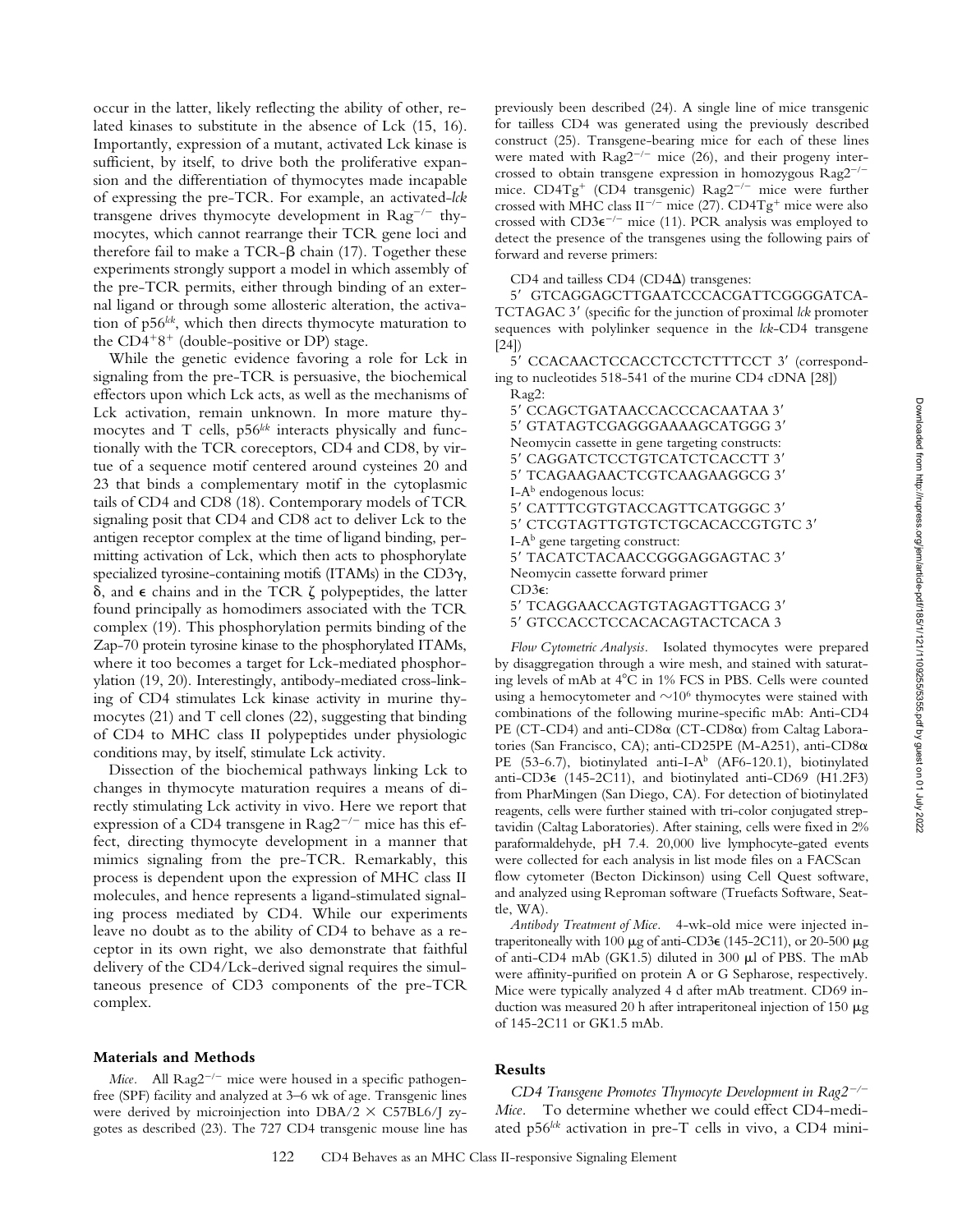

**Figure 1.** Flow cytometric analysis of thymocytes from  $\text{Rag2}^{-/-}$  and CD4 transgenic  $\text{Rag2}^{-/-}$  mice. Two parameter fluorescence histograms of lymphocyte gated events are shown after cell surface staining of thymocytes from age matched mice with anti-CD4-PE and anti-CD8-FITC (*top*), or anti-CD8-PE and anti-CD25-FITC (*middle*). Forward light scatter profiles (*FSC*) are also shown (*bottom*) as an indication of relative cell size. The percentage of cells in each population is indicated. Under identical staining conditions, wild-type  $CD4^+$  thymocytes lie at  $\sim$ 100 units on the logarithmic scale.

gene under the control of the *lck* proximal promoter (24) was placed on a  $Rag2^{-/-}$  background. By flow cytometry, CD4Tg<sup>+</sup> Rag2<sup>-/-</sup> thymocytes express  $\sim$ 10-fold higher levels of CD4 on their surfaces as compared with those found on more mature, wild-type  $CD4^+$  thymocytes (Fig. 1). An effect of the CD4 transgene was readily apparent: thymuses from the CD4 transgenic animals were larger than those of  $Rag2^{-/-}$  littermate controls, and showed a fivefold increase in cell number ( $\sim$ 1  $\times$  10<sup>7</sup> vs.  $\sim$ 2  $\times$  10<sup>6</sup> thymocytes in  $\text{Rag2}^{-/-}$  mice). Remarkably, the majority of thymocytes in CD4Tg-bearing  $\text{Rag2}^{-/-}$  mice acquired surface expression of endogenously encoded CD8 (Fig. 1, *top*). These cells also lost expression of CD25 (Fig. 1, *middle*), and were smaller in size (Fig. 1, *bottom*), both phenotypes associated with the DN to DP transition in normal thymocytes (8). Together these results indicate that the simple expression of CD4 (albeit at high levels) in the DN compartment faithfully reproduces signals ordinarily associated with satisfactory assembly of the pre-TCR. This occurred without any measurable change in the surface representation of CD3 components (judged by flow cytometric analysis of CD3e expression), and hence suggests that the presence of transgene-derived CD4 was directly responsible for this phenomenon.

*CD4 Transgene-driven Maturation Requires the Lck-Interacting Region.* Because activated Lck (containing a phenylalanine-for-tyrosine substitution at position 505) can stimulate the DN to DP transition in  $\text{Rag}^{-/-}$  thymocytes (17), and because Lck binds directly to CD4 (18), we reasoned that expression of transgene-derived CD4 in  $\text{Rag2}^{-/-}$  thymocytes had permitted assembly of a signaling complex leading to Lck activation in vivo. This hypothesis predicts that the ability of CD4 to stimulate thymocyte development would depend upon its interaction with Lck. To test this conjecture, we generated an additional line of transgenic animals expressing a mutant CD4 transgene (CD4 $\Delta$ ) in which sequences encoding all but the eight most membrane-proximal cytoplasmic residues were truncated. Prior studies have demonstrated that this truncation yields a molecule that cannot interact with p56*lck* (25). Fig. 2 *A* shows that although the  $CD4\Delta$  transgene was expressed under the *lck* proximal promoter at levels comparable to those achieved using the wild-type CD4 transgene,  $\text{Rag2}^{-/-}$  thymocytes were not induced to mature by the presence of this mutant protein. Indeed, even when the  $CD4\Delta$  transgenic mice were intercrossed in the effort to obtain progeny with increased expression of truncated CD4, no improvement in thymocyte maturation was noted (Fig. 2 *B*). We conclude that the CD4 cytoplasmic tail, almost certainly reflecting its ability to bind  $p56^{lck}$ , is required to permit a CD4-derived signal to drive the DN to DP transition in thymocytes.

*CD4 Transgene-driven Maturation Requires Expression of MHC Class II Molecules.* We next asked whether the presence of CD4 in immature thymocytes was by itself sufficient to stimulate maturation, or whether interaction with an MHC class II ligand was required. The extracellular domain of CD4 binds directly to the MHC class II  $\beta_2$  domain (29, 30), and it is well established that CD4 coreceptor function requires MHC class II binding in mature T cells (31). To determine whether CD4 transgene-driven thymocyte maturation in  $\text{Rag2}^{-/-}$  mice is dependent upon MHC class II molecules,  $CD4Tg^{+}$  Rag2<sup>- $7-$ </sup> mice were crossed with MHC class  $II^{-/-}$  mice (generated through targeted disruption of the I-A $\beta$  locus [27]). Rag2<sup>-/-</sup>, CD4Tg, and MHC class  $II^{-/-}$  mice share the H-2<sup>b</sup> haplotype, and therefore lack surface expression of MHC class II I-E proteins due to a pre-existing mutation in the E $\alpha$  gene promoter (32). As shown in Fig. 3 *A*, in the absence of MHC class II expression (*right panel*), the CD4 transgene no longer stimulates the acquisition of CD8 expression in  $Rag2^{-/-}$  thymocytes. Indeed, in CD4Tg mice made simul-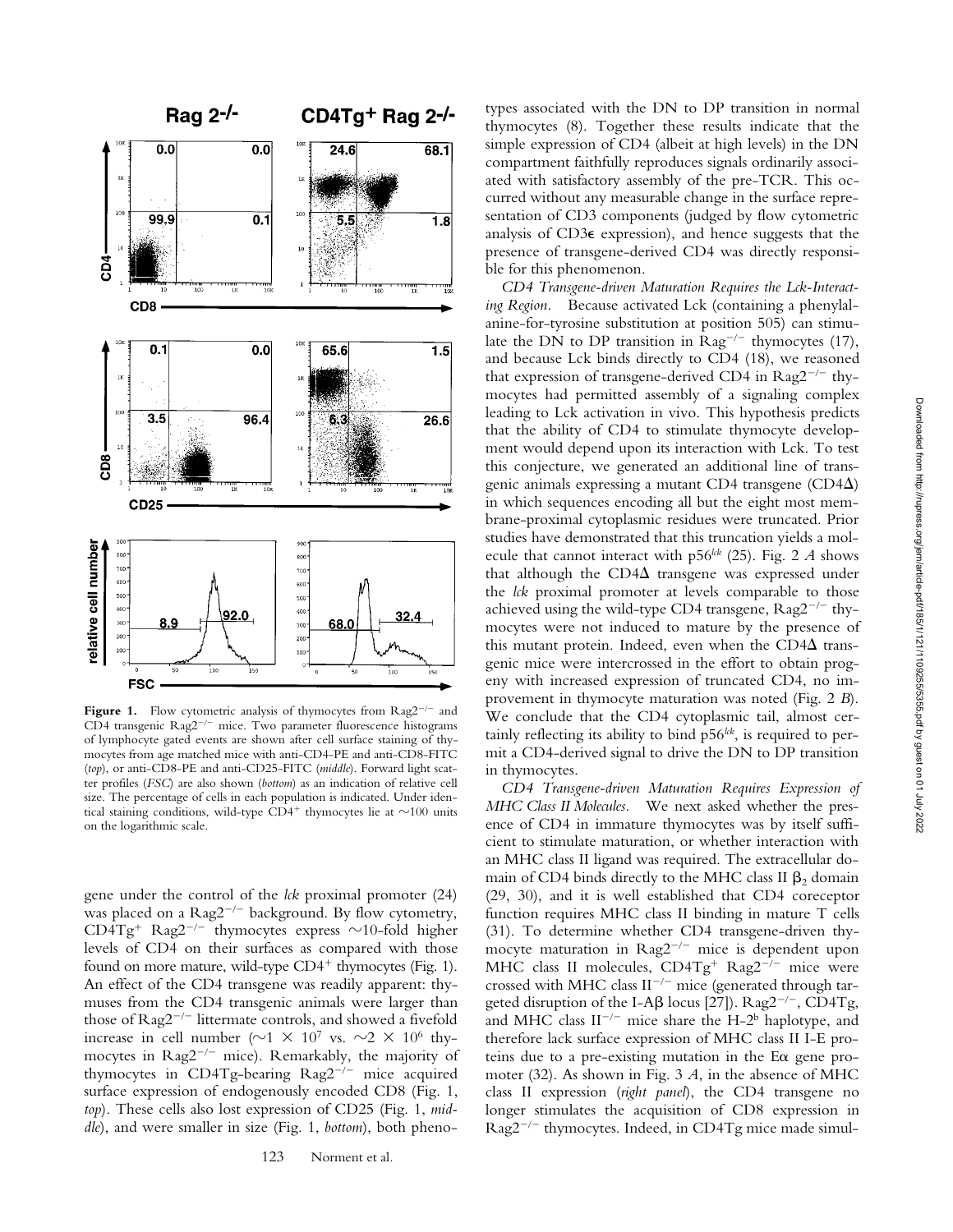

**Figure 2.** Flow cytometric analysis of thymocytes from wild-type CD4Tg<sup>+</sup> Rag2<sup>-/-</sup> and tailless CD4 $\Delta$  Rag2<sup>-/-</sup> transgenic mice. (*A*) Representative fluorescence staining profiles of CD4 and CD8 are shown for thymocytes from age matched CD4Tg<sup>+</sup> Rag2<sup>-/-</sup> mice (*CD4*, *left panel*) or tailless CD4 (*CD4*D, *middle panel*) Rag22/2 mice (*n* 5 6). A single parameter histogram better shows the relative levels of CD4 expression (*right panel*) for these mice as compared to a transgene negative littermate control of CD4D (*Neg. Cont.*). (*B*) A similar immunofluorescense analysis is shown for thymocytes from a  $CD4Tg^+$  Rag2<sup>-/-</sup> mouse (*left panel*), and two of seven  $CD4\Delta$  Rag2<sup>-/-</sup> positive progeny from a  $CD4\Delta \times CD4\Delta$  mating (*middle two panels*). Two parameter fluorescence profiles are shown for wild-type CD4Tg<sup>+</sup> and the mice expressing the lowest (*CD4* $\Delta$ <sup>*lo*</sup>) and highest (*CD4* $\Delta$ <sup>*lo*</sup>) level of CD4 $\Delta$  in the litter. The relative levels of CD4 expression are again shown by a single parameter histogram (*right panel*). The percentage of cells in each population is indicated. While some CD4 $\Delta$  Rag2<sup>-/-</sup> mice (7/21 analyzed) contained a very small fraction of CD8<sup>+</sup>CD25<sup>-</sup> thymocytes (1–2%), this did not correlate with the level of CD4 $\Delta$  expression. The relative percentage of CD8+CD25<sup>-</sup> thymocytes in wild-type CD4 Rag  $2^{-/-}/CD4\Delta$  Rag  $2^{-/-}$  mice was >50fold.

taneously null for Rag2 and heterozygous for the disrupted  $I-A\beta$  allele, the representation of DP cells typically reached only 40% of that observed in those bearing two wild-type I-Ab alleles (Fig. 3 *A*, *middle panels* and *B*). Hence the actual dose of MHC class II molecules available to bind CD4 appears to regulate propagation of a differentiative signal.

In accord with this observation, the amount of stainable MHC class II protein on the surfaces of thymocytes was greatly increased by the presence of transgene-derived CD4 (Fig. 3 *A*, *bottom*). Thymocytes transgenic for the  $CD4\Delta$ construct also showed increased staining for I-A<sup>b</sup> (data not shown). Passive adsorption of shed class II molecules onto normal thymocytes has been previously demonstrated using allogeneic bone marrow chimeras  $(33)$ . The increased I-A<sup>b</sup> staining on CD4 transgenic thymocytes almost certainly reflects direct binding of shed class II molecules to this transgene-encoded class II receptor, supporting the notion that CD4 delivers an Lck activation signal in  $\text{Rag2}^{-/-}$  thymocytes in response to binding of the agonist ligand,  $I-A<sup>b</sup>$ . Murine thymocytes themselves do not synthesize significant amounts of MHC class II molecules (33, 34).

Previous studies demonstrate that administration of anti-CD3 antibodies to  $\text{Rag2}^{-/-}$  mice stimulates the DN to DP transition, an effect which depends upon the presence of Lck (35). Because administration of anti-CD4 antibodies to T cell clones (22) as well as murine thymocytes (21) stimulates Lck activity, and because expression of MHC class II molecules stimulates CD4-driven thymocyte maturation in  $Rag2^{-/-}$  mice, we wished to determine whether anti-CD4 mAb treatment would similarly drive maturation of  $CD4Tg^+$ Rag2<sup>-/-</sup> MHC class  $II^{-/-}$  thymocytes. Fig. 4 *A* demonstrates that anti-CD3 treatment effectively stimulates thymocyte maturation in  $\text{Rag2}^{-/-}$  MHC class II<sup>-/-</sup> mice, irrespective of the presence of the CD4 transgene. In contrast, administration of the anti-CD4 mAb GK1.5 did not stimulate maturation of CD4Tg-bearing thymocytes. However, all CD4Tg<sup>+</sup> Rag2<sup>-/-</sup> MHC class  $II^{-/-}$  thymocytes clearly are capable of receiving a GK1.5 stimulated signal: GK1.5 or anti-CD3 induce comparable surface expression of the activation marker CD69 (36) within 24 h of mAb treatment (Fig. 4 *B*). CD69 expression is believed to increase after receipt of normal pre-TCR signals (35). Moreover, anti-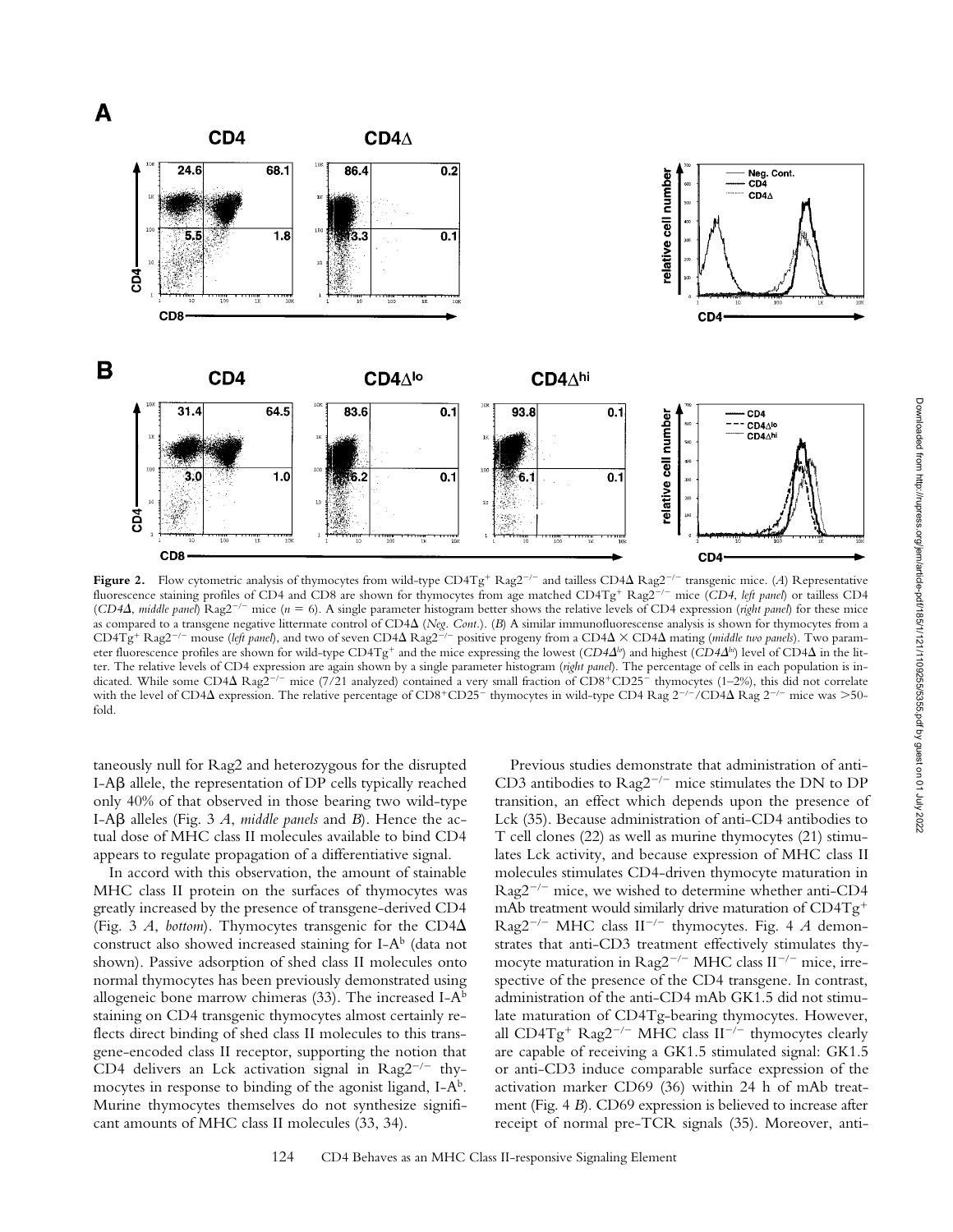

CD3-stimulated CD69 induction is impaired in  $Lck^{-/-}$ mice (35). Hence treatment with anti-CD4 mAb delivers a signal to  $CD4Tg^{+}$  Rag2<sup>-/-</sup> MHC class II<sup>-/-</sup> thymocytes that recapitulates one feature of the Lck-dependent pre-TCR signaling process. This signal may differ qualitatively or quantitatively from that which devolves after interaction of CD4 with class II molecules (see below).

*CD4 Transgene-driven Maturation Requires Expression of CD3 Chains.* Maturation of DN thymocytes ordinarily requires assembly of the pre-TCR complex (6), which is composed of the CD3 chains, the  $pT\alpha$  polypeptide, and the

TCR- $\beta$  chain (5, 7, 10–12). Although the CD4/class II interaction in our transgenic animals mimics pre-TCR signaling in Rag2<sup>-/-</sup> thymocytes (in the absence of a TCR- $\beta$  chain), it remained plausible that other pre-TCR components, notably the CD3 polypeptides, might be necessary to permit delivery of an Lck-derived signal. To investigate the signaling requirements in this system, we introduced the CD4 transgene into a CD3 $e^{-/-}$  background. As in Rag2<sup>-/-</sup> mice, thymocytes of  $CD3\varepsilon^{-/-}$  mice do not mature beyond the DN stage (11). These thymocytes also contain greatly reduced levels of the CD3g and CD3d transcripts, an effect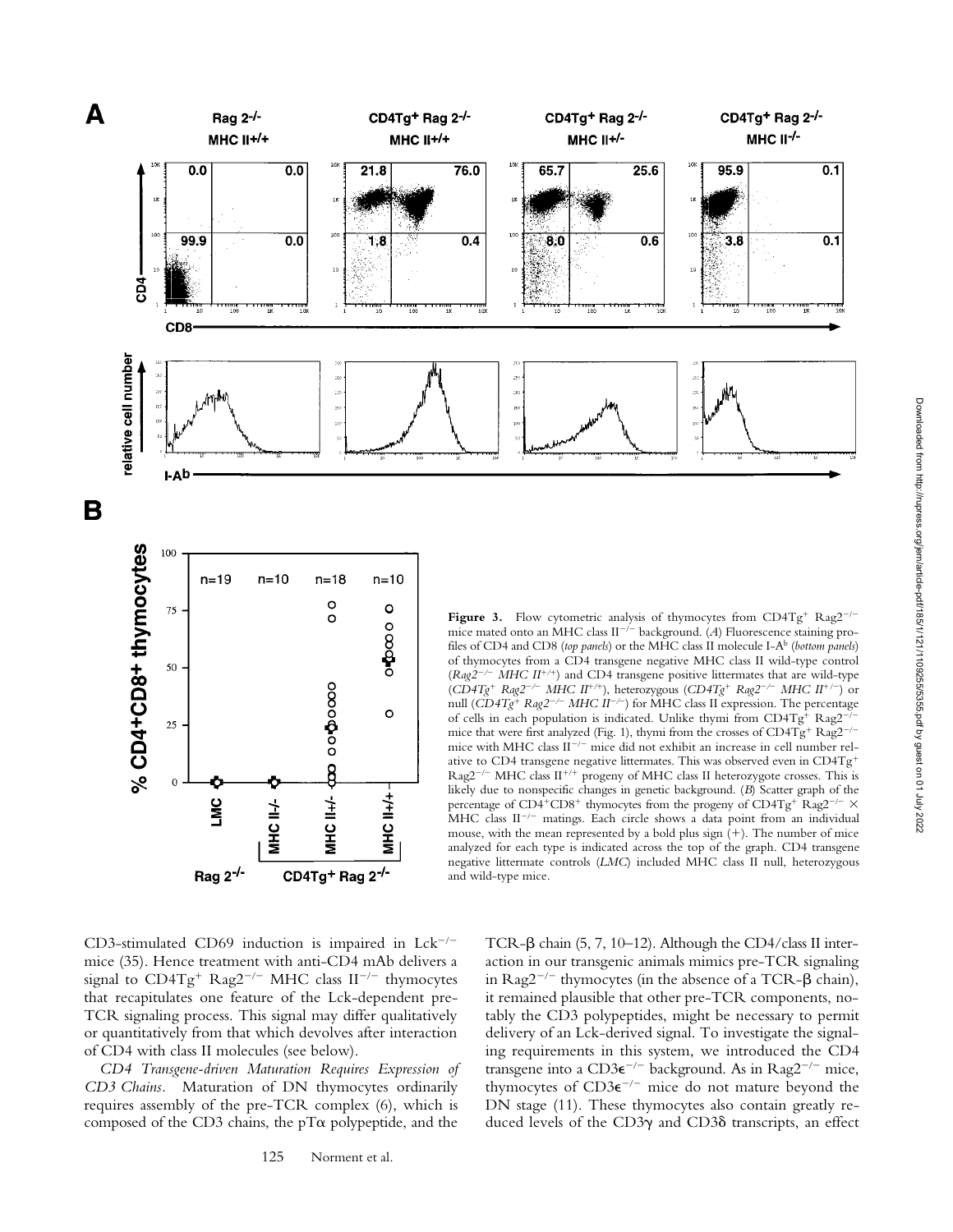

**Figure 4.** Flow cytometric analysis of thymocytes from control and  $CD4Tg^+$  Rag2<sup>-/-</sup> MHC class  $II^{-/-}$  littermates treated with anti-CD3e or anti-CD4 mAb. (*A*) 4-wk-old mice were treated intraperitoneally with 100  $\mu$ g of the anti-CD3 $\epsilon$  mAb 2C11 (*top panels*), or 20 mg of the anti-CD4 mAb GK1.5 (*bottom panels*). After 4 d, thymocytes were stained and analyzed by flow cytometry using anti-CD4-PE and anti-CD8-FITC. Identical results were obtained for  $CD4Tg^{+}$ <br>Rag2<sup>-/-</sup> MHC II<sup>-/-</sup> mice  $MHC$  II<sup>-/-</sup> mice treated with 100  $\mu$ g or 500  $\mu$ g GK1.5. The percentage of cells in each population is indicated. Total thymocyte numbers were as follows: anti-CD3e–treated Rag2<sup>-/-</sup> MHC II<sup>-/-</sup> (1.2  $\times$  10<sup>7</sup>) or CD4  $\text{Rag2}^{-/-}$  MHC II<sup>-/2</sup> mice (3.2  $\times$  10<sup>7</sup>). (*B*) Single parameter fluorescence histograms show CD69 expression 20 h after treatment with  $150 \mu g$  of mAb 2C11 (*gray line*) or GK1.5 (*thick black line*) as compared to untreated controls (*thin black line*).

Downloaded from http://rupress.org/jem/article-pdf/185/1/120255/5555.pdf by guest on 01 July 2022 Downloaded from http://rupress.org/jem/article-pdf/185/1/121/1109255/5355.pdf by guest on 01 July 2022

ascribed to the presence of the neomycin phosphotransferase cassette within the closely integrated  $CD3\gamma\delta\epsilon$  gene cluster (11). Despite high-level expression of the CD4 transgene in  $CD3\varepsilon^{-/-}$  thymocytes, no appreciable induction of maturation was observed (Fig. 5). We conclude that although CD4 expression can substitute for the TCR- $\beta$ chain in promoting thymocyte development, this effect requires expression of CD3 polypeptides.

## **Discussion**

Experiments in genetically manipulated mice support a generally accepted model for pre-TCR function in which productive rearrangement of a TCR- $\beta$  chain in immature DN thymocytes leads to formation of a functional pre-TCR complex composed of the TCR- $\beta$  chain, the nonpolymorphic  $p\alpha$ -chain, and CD3 signaling molecules. Formation of the pre-TCR complex subsequently results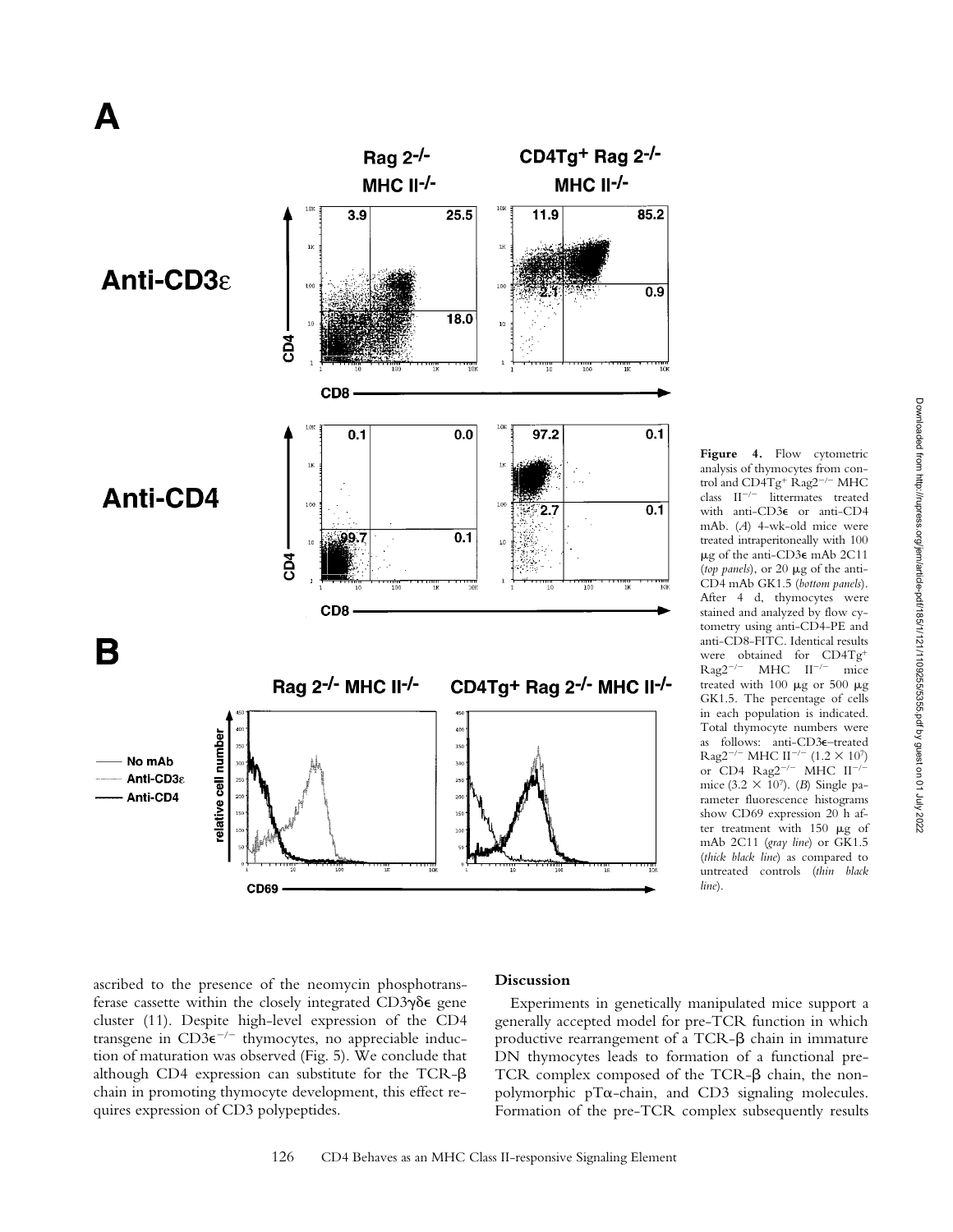

**Figure 5.** Flow cytometric analysis of thymocytes from  $CD3\varepsilon^{-/-}$  (*left panel*) or CD4 transgene-bearing CD3 $e^{-/-}$  (*right panel*) littermates. The percentage of cells in each population is indicated.

in the activation of p56<sup>kk</sup>, leading to both proliferation and maturation to the DP stage of thymocyte development (6, 10, 37). As Lck is a pivotal component of the TCR signaling apparatus (19), it might be expected to function similarly in pre-TCR and mature TCR signaling.

Animals lacking either of the recombinase activating genes (Rag1 and Rag2) have provided a convenient experimental platform for identifying signaling components that regulate early thymocyte maturation (26, 38). For example, the introduction of transgenes encoding a functional TCR- $\beta$ chain, or an activated version of  $p56^{lck}$  (7, 17), into  $\text{Rag}^{-/-}$ mice stimulates maturation of DN thymocytes. In addition, some functional pre-TCR components are expressed at the cell surface on  $\text{Rag}^{-/-}$  thymocytes, because treatment of these cells with anti-CD3e can induce both thymocyte proliferation and differentiation (35) in an Lck-dependent manner. However, CD3e treatment almost certainly activates several signaling pathways, including some that may not involve p56<sup>lck</sup>. Interestingly, a chimeric transgene encoding an IL-2 receptor  $\alpha$  chain (CD25) extracellular domain linked to intracellular sequences derived from CD3e or the  $\zeta$  chain can also stimulate pre-T cell development when cross-linked with anti-CD25 antibodies in vivo (39). This experiment, analogous to those performed using cultured T cell lines, further reinforces the view that pre-TCR signal transduction involves similar biochemical mechanisms to those that mediate TCR signaling in mature T cells.

By expressing CD4 in the DN thymocytes of  $\text{Rag2}^{-/-}$ mice, we sought to develop a system wherein a defined, extracellularly-imposed signal would stimulate thymocyte maturation through activation of p56<sup>lck</sup>. The remarkable changes provoked by CD4 expression—an increase in cell number, activation of the CD8 gene, extinction of CD25 synthesis, and a decrease in cell size—mimic those changes imposed after pre-TCR stimulation. Propagation of these effects requires sequences in the CD4 cytoplasmic domain known to couple CD4 to p56<sup>lck</sup>, as well as the expression of MHC class II molecules and CD3 proteins. As murine

T-lineage progenitors do not themselves express significant levels of MHC class II molecules (33, 34), these results demonstrate that CD4 can couple to endogenous Lck in such a way that interaction with an extracellular ligand, in this case class II molecules, stimulates changes in gene expression.

Numerous previous studies have documented the ability of the CD4 coreceptor to behave as a ligand for MHC class II molecules and to augment the response of class II– restricted T cells to appropriate antigen-presenting cells. Though the ability of CD4 to associate physically with Lck (18) and to stimulate Lck activity when experimentally oligomerized (21, 22) has long been recognized, the mechanism by which CD4 functions in cell signaling remains unclear. For example, in T cell hybridomas known to require CD4 for antigen recognition, a chimeric CD4 protein covalently linked to a catalytically inactive Lck molecule proved equipotent to wild-type CD4 (40). This result was observed even when the kinase domain of Lck was deleted entirely. Similarly, a tailless CD4 transgene (a construct identical to the  $CD4\Delta$  construct which we have employed) was capable of directing substantial maturation of class II– restricted cells from the DP to the SP stage (41). These observations prompted the development of models in which Lck might act to regulate CD4 adhesion in a kinase-independent manner, rather than to deliver CD4-derived signals through tyrosine phosphate transfer (19).

Our experiments show that CD4, by binding class II, can stimulate an Lck-dependent process. Prior studies reveal that disruption of the *lck* gene substantially blocks thymocyte development at the DN to DP transition (14). Moreover, high level expression of a catalytically inactive version of Lck can completely block thymocyte development at the DN stage (13). These experiments demonstrate that the catalytic activity of Lck is required for satisfactory thymocyte maturation, a conclusion supported by the ability of activated Lck to stimulate the same maturational events (17). In a sense, the DN to DP transition serves as an extremely sensitive in vivo bioassay for Lck function, which permitted us to demonstrate that the binding of CD4 to class II molecules can stimulate signal transduction. This result in turn may serve to explain why  $\zeta$  ITAM motifs are constitutively phosphorylated in wild-type DP thymocytes (42): the binding of class II to CD4 triggers an increase in Lck kinase activity, resulting in phosphorylation of antigen receptor components. By inference, the presence of a constitutive Lck-activating stimulus can therefore be considered a normal feature of cortical thymic environments.

*Efficiency of CD4 Transgene-driven Thymocyte Maturation* and Proliferation. An activated p56<sup>lck</sup> transgene stimulates thymocyte development in  $\text{Rag}1^{-/-}$  mice (17), and augmented expression of wild-type p56<sup>kk</sup> triggers allelic exclusion at the TCR  $\beta$ -chain locus (43). The results presented here show that activation of endogenous Lck, using a transgenic wild-type CD4 molecule as a signal sensor, promotes the DN to DP transition. These observations are consistent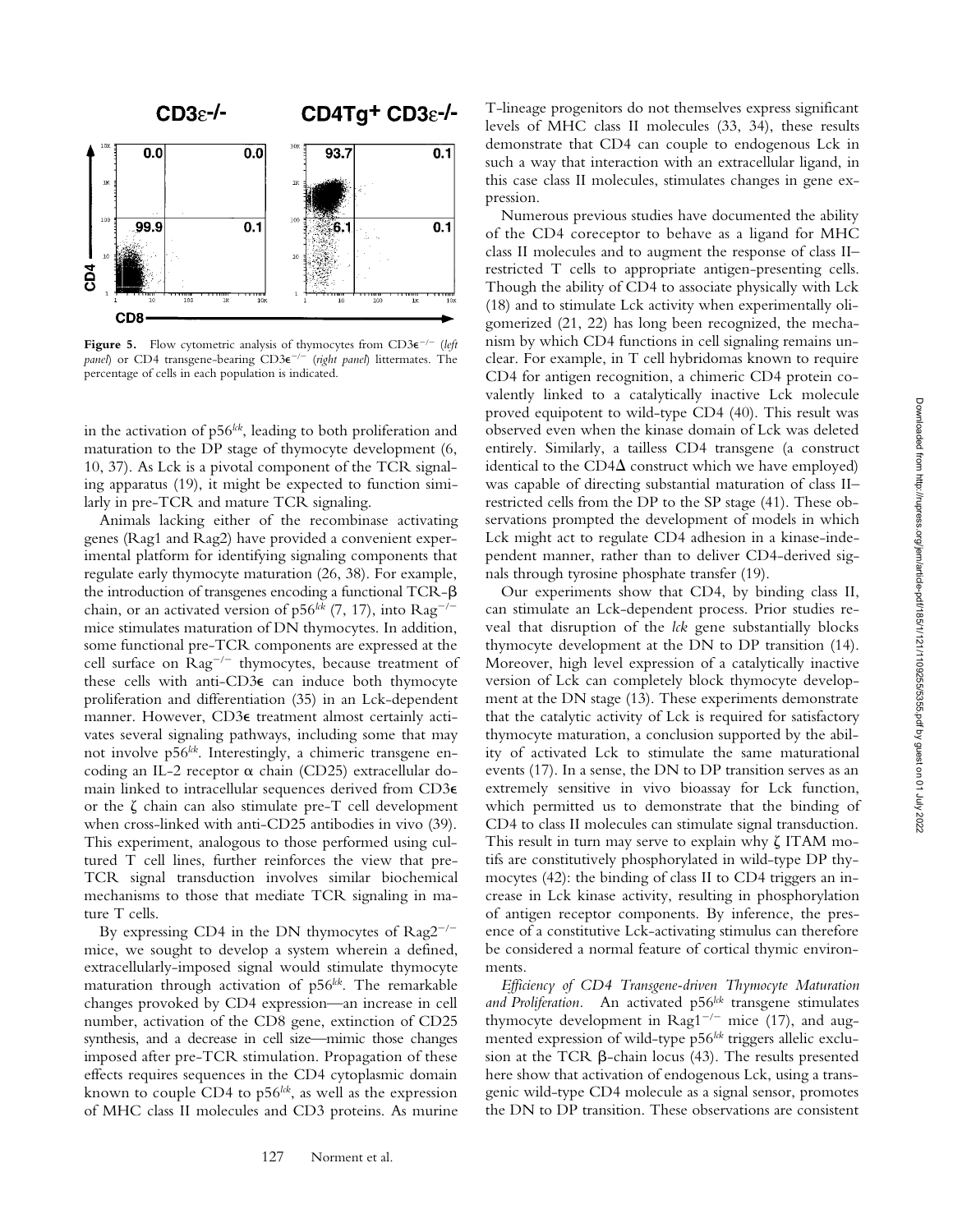with experiments demonstrating that ionizing radiation (known to activate *src*-family PTKs) promotes thymocyte development in an *lck*-dependent manner (44).

However, the CD4 transgene induced only a modest increase in total thymocyte number in  $Rag2^{-/-}$  mice, much less than that observed when a TCR-b (17) or activated *lck* transgene (17) is used. This difference suggests that CD4 behaves less efficiently on a per cell basis in promoting the DN to DP transition. Alternatively CD4 may deliver a qualitatively different signal to developing thymocytes than does the normal pre-TCR complex. Using anti-CD4 mAb treatment, we observed that all DN, transgene-bearing thymocytes can respond to CD4-derived signals, as judged by CD69 induction (Fig. 4 *B*). However, inasmuch as even a 50% reduction in class II expression dramatically decreases the efficiency of CD4-stimulated thymocyte maturation (Fig. 3), satisfactory stimulation of the DN to DP transition by transgenic CD4 appears to be exquisitely sensitive to the presence of an appropriate ligand. This limiting effect of class II abundance suggests that the CD4-derived signal may differ only quantitatively from that which is entrained by pre-TCR stimulation. As thymocytes are thought to undergo at least seven rounds of replication in developing from the DN to the DP stage (13, 45), CD4 transgenemediated activation of a small number of pre-T cells could produce thymi in which the majority of cells exhibit a more mature phenotype, without greatly increasing the total number of thymocytes. We cannot, however, exclude the possibility that CD4-derived signals differ qualitatively from pre-TCR signals, perhaps by activating only a subset of Lck-dependent signal transduction cascades.

*Must p56<sup>lck</sup> Interact with Pre-TCR Components to Drive Development?* Unlike  $\text{Rag2}^{-/-}$  mice, expression of the CD4 transgene in  $CD3\varepsilon^{-/-}$  mice failed to induce thymocyte development (Fig. 5). These results echo those obtained in the Jurkat transformed T cell line, where coupling of p56<sup>*lck*</sup>

to CD3 signaling components is important for the transmission of intracellular signals (46). Viewed from one perspective, the inability of the CD4/Lck signal to mediate development in the absence of CD3 indicates that the CD3 components function downstream of Lck, especially because CD3 ITAM motifs are good substrates for the Lck kinase (47). However it remains equally plausible that CD4/Lck complexes must colocalize with the pre-TCR as a means of approximating Lck with another positive regulator, e.g., CD45. Prior studies implicate the CD45 phosphatase in the dephosphorylation of a negative regulatory site (tyrosine 505) in Lck (48).

Although we cannot yet identify the targets of Lckmediated catalysis, it seems certain that simple activation of the Lck kinase cannot serve by itself to stimulate thymocyte development. We conclude that Lck must be juxtaposed with its intracellular targets to permit satisfactory signal transduction. The localization of these proteins therefore could serve as another means of regulating thymocyte maturation.

Finally, it bears mention that the expression of CD4 varies in a peculiar and characteristic way during thymocyte maturation. Very immature hematopoietic progenitors express CD4, which disappears shortly after arrival in the thymus (49). CD4 reappears in all thymocytes after pre-TCR-mediated stimulation, and then is extinguished in cells that express class I–restricted receptors. Suppression of CD4 transcription requires the activity of a dedicated silencer, a conserved *cis*-acting element (50). Because CD4 expression can, as we demonstrate, drive thymocyte maturation even in the absence of TCR- $\beta$  chain expression, our results suggest that extinction of CD4 expression in very immature thymocytes is required to permit proper sensing of TCR- $\beta$  chain gene assembly, and the consequent regulation of thymocyte maturation.

We thank Dr. S. Anderson for the suggestion to generate  $CD4Tg^+$  Rag2<sup>-/-</sup> mice, Dr. F.W. Alt for Rag2<sup>-/-</sup> mice, and Dr. P. Fink for the class  $II^{-/-}$  mice. We also thank S. Chien and R. Peet for technical assistance, K. Prewitt for secretarial assistance, and our colleagues for helpful discussions.

A.M. Norment is supported by a National Cancer Institute KO8 Clinical Investigator Award (no. K08 CA64448) and R.M. Perlmutter is an Investigator of the Howard Hughes Medical Institute. This work was supported in part by a grant from the National Institutes of Health (no. CA45682) to R.M. Perlmutter.

Address correspondence to R.M. Perlmutter, Department of Immunology Box 357650, University of Washington, Seattle, WA 98195-7650.

*Received for publication 4 September 1996 and in revised form 23 October 1996.*

#### **References**

- 58. Perlmutter, R.M., S.D. Levin, M.W. Appleby, S J. Anderson, and J. Alberola-Ila. 1993. Regulation of lymphocyte function by protein phosphorylation. *Ann. Rev. Immunol.* 11: 451–499.
- 59. Jenkinson, E.J., and J.J. Owen. 1990. T-cell differentiation in

thymus organ cultures. *Semin. Immunol.* 2:51–58.

60. Saint-Ruf, C., K. Ungewiss, M. Groettrup, L. Bruno, H.J. Fehling, and H. von Boehmer. 1994. Analysis and expression of a cloned pre-T cell receptor gene. *Science (Wash. DC).* 266:1208–1212.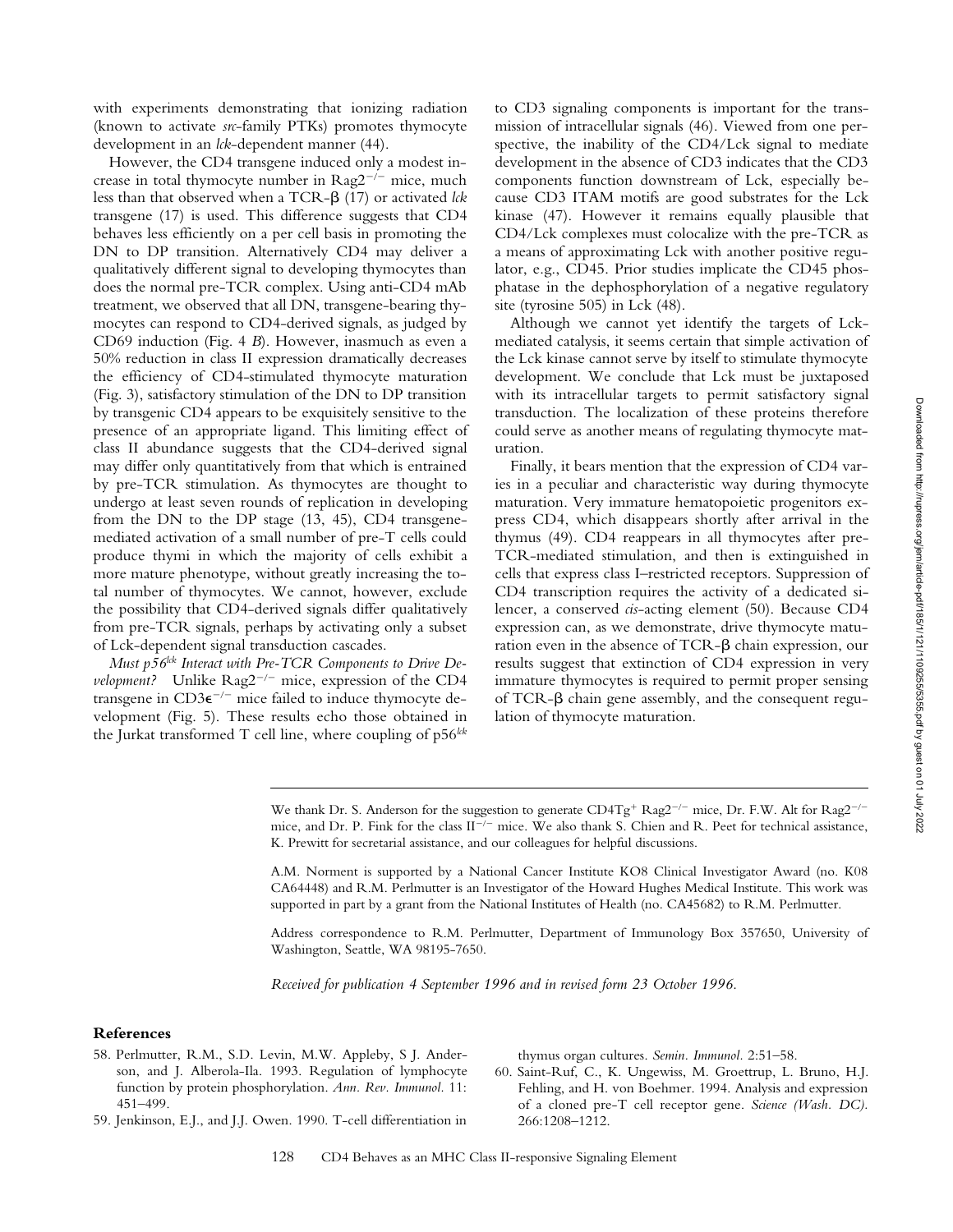Downloaded from http://rupress.org/jem/article-pdf/185/1/121/1109255/5355.pdf by guest on 01 July 2022 Downloaded from http://rupress.org/jem/article-pdf/185/1/121/1109255/5355.pdf by guest on 01 July 2022

- 61. Levelt, C.N., R. Carsetti, and K. Eichmann. 1993. Regulation of thymocyte development through CD3. II. Expression of T cell receptor  $\beta$  CD3 $\epsilon$  and maturation to the CD4<sup>+8+</sup> stage are highly correlated in individual thymocytes. *J. Exp. Med.* 178:1867–1875.
- 62. Groettrup, M., A. Baron, G. Griffiths, R. Palacios, and H. von Boehmer. 1992. T cell receptor (TCR)  $\beta$  chain homodimers on the surface of immature but not mature  $\alpha$ ,  $\gamma$ ,  $\delta$ chain deficient T cell lines. *EMBO (Eur. Mol. Biol. Organ.) J.* 11:2735–2746.
- 63. Kisielow, P., and H. von Boehmer. 1995. Development and selection of T cells: facts and puzzles. *Adv. Immunol.* 58:87–209.
- 64. Mombaerts, P., A.R. Clarke, M.A. Rudnicki, J. Iacomini, S. Itohara, J.J. Lafaille, L. Wang, Y. Ichikawa, R. Jaenisch, M.L. Hooper, and S. Tonegawa. 1992. Mutations in the T-cell antigen receptor genes  $\alpha$  and  $\beta$  block thymocyte development at different stages. *Nature (Lond.).* 360:225–231.
- 65. Levelt, C.N., P. Mombaerts, A. Iglesias, S. Tonegawa, and K. Eichmann. 1993. Restoration of early thymocyte differentiation in T-cell receptor  $\beta$ -chain-deficient mutant mice by transmembrane signaling through CD3e. *Proc. Natl. Acad. Sci. USA.* 90:11401–11405.
- 66. Jameson, S.C., K.A. Hogquist, and M.J. Bevan. 1995. Positive selection of thymocytes. *Annu. Rev. Immunol.* 13:93–126.
- 67. Anderson, S.J., and R.M. Perlmutter. 1995. A signaling pathway governing early thymocyte maturation. *Immunol. Today.* 16:99–105.
- 68. Malissen, M., A. Gillet, L. Ardouin, G. Bouvier, J. Trucy, P. Ferrier, E. Vivier, and B. Malissen. 1995. Altered T cell development in mice with a targeted mutation of the CD3e gene. *EMBO (Eur. Mol. Biol. Organ.) J.* 14:4641–4653.
- 69. Fehling, H.J., A. Krotkova, C. Saint-Ruf, and H. von Boehmer. 1995. Crucial role of the pre-T-cell receptor  $\alpha$  gene in development of αβ but not γδ T cells. *Nature (Lond.)*. 375: 795–798.
- 70. Levin, S.D., S.J. Anderson, K.A. Forbush, and R.M. Perlmutter. 1993. A dominant-negative transgene defines a role for p56*lck* in thymopoiesis. *EMBO (Eur. Mol. Biol. Organ.) J.* 4:1671–1680.
- 71. Molina, T.J., K. Kishihara, D.P. Siderovski, W. van Ewijk, A. Narendran, E. Timms, A. Wakeham, C.J. Paige, K.U. Hartmann, A. Veillette et al. 1992. Profound block in thymocyte development in mice lacking p56*lck*. *Nature (Lond.).* 357:161–164.
- 72. Groves, T., P. Smiley, M.P. Cooke, K.A. Forbush, R.M. Perlmutter, and C.J. Guidos. 1996. Fyn can partially substitute for Lck in T lymphocyte development. *Immunity.* 5:417– 528.
- 73. van Oers, N.S.C., B. Lowin-Kropf, D. Finlay, K. Connolly, and A. Weiss. 1996.  $\alpha\beta$  T cell development is abolished in mice lacking both Lck and Fyn protein tyrosine kinases. *Immunity.* 5:429–436.
- 74. Mombaerts, P., S.J. Anderson, R.M. Perlmutter, T.W. Mak, and S. Tonegawa. 1994. An activated *lck* transgene promotes thymocyte development in *RAG-1* mutant mice. *Immunity.* 1:261–267.
- 75. Turner, J.M., M.H. Brodsky, B.A. Irving, S.D. Levin, R.M. Perlmutter, and D.R. Littman. 1990. Interaction of the unique N-terminal region of the tyrosine kinase p56*lck* with the cytoplasmic domains of CD4 and CD8 is mediated by cysteine motifs. *Cell.* 60:755–765.
- 76. Weiss, A., and D.R. Littman. 1994. Signal transduction by lymphocyte antigen receptors. *Cell.* 76:263–274.
- 77. Iwashima, M., B.A. Irving, N.S. van Oers, A.C. Chan, and A. Weiss. 1994. Sequential interactions of the TCR with two distinct cytoplasmic tyrosine kinases. *Science (Wash. DC).* 263: 1136–1139.
- 78. Veillette, A., J.C. Zúñiga-Pfücker, J.B. Bolen, and A.M. Kruisbeek. 1989. Engagement of CD4 and CD8 expressed on immature thymocytes induces activation of intracellular tyrosine phosphorylation pathways. *J. Exp. Med.* 170:1671– 1680.
- 79. Veillette, A., M.A. Bookman, E.M. Horak, L.E. Samelson, and J.B. Bolen. 1989. Signal transduction through the CD4 receptor involves the activation of the internal membrane tyrosine-protein kinase p56*lck*. *Nature (Lond.).* 338:257–259.
- 80. Garvin, A.M., K.M. Abraham, K.A. Forbush, A.G. Farr, B.L. Davison, and R.M. Perlmutter. 1990. Disruption of thymocyte development and lymphomagenesis induced by SV40 T-antigen. *Int. Immunol.* 2:173–180.
- 81. Teh, H., A.M. Garvin, K.A. Forbush, D.A. Carlow, C.B. Davis, D.R. Littman, and R.M. Perlmutter. 1991. Participation of CD4 coreceptor molecules in T-cell repertoire selection. *Nature (Lond.).* 349:241–243.
- 82. van Oers, N.S.C., A.M. Garvin, C.B. Davis, K.A. Forbush, D.A. Carlow, D.R. Littman, R.M. Perlmutter, and H.S. Teh. 1992. Disruption of CD8-dependent negative and positive selection of thymocytes is correlated with a decreased association between CD8 and the protein tyrosine kinase, p56*lck*. *Eur. J. Immunol.* 22:735–743.
- 83. Shinkai, Y., G. Rathbun, K. Lam, E.M. Oltz, V. Stewart, M. Mendelsohn, J. Charron, M. Datta, F. Young, A.M. Stall, and F.W. Alt. 1992. RAG-2-deficient mice lack mature lymphocytes owing to inability to initiate V(D)J rearrangement. *Cell.* 68:855–867.
- 84. Cosgrove, D., D. Gray, A. Dierich, J. Kaufman, M. Lemeur, C. Benoist, and D. Mathis. 1991. Mice lacking MHC class II molecules. *Cell.* 66:1051–1066.
- 85. Littman, D.R., and S.N. Gettner. 1987. Unusual intron in the immunoglobulin domain of the newly isolated murine CD4 (L3T4) gene. *Nature (Lond.).* 325:453–455.
- 86. König, R., L. Huang, and R.N. Germain. 1992. MHC class interaction with CD4 mediated by a region analogous to the MHC class I binding site for CD8. *Nature (Lond.).* 356:796–798.
- 87. Cammarota, G., A. Scheirle, B. Takacs, D.M. Doran, R. Knorr, W. Bannwarth, J. Guardiola, and F. Sinigaglia. 1992. Identification of a CD4 binding site on the  $\beta_2$  domain of HLA-DR molecules. *Nature (Lond.).* 356:799–801.
- 88. Janeway, C.A. 1992. The T cell receptor as a multicomponent signalling machine: CD4/CD8 coreceptors and CD45 in T cell activation. *Annu. Rev. Immunol.* 10:645–674.
- 89. Mathis, D.J., C. Benoist, V.E. Williams II, M. Kanter, and H.O. McDevitt. 1983. Several mechanisms can account for defective  $E\alpha$  gene expression in different mouse haplotypes. *Proc. Natl. Acad. Sci. USA.* 86:273–277.
- 90. Sharrow, S.O., B.J. Mathieson, and A. Singer. 1981. Cell surface appearance of unexpected host MHC determinants on thymocytes from radiation bone marrow chimeras. *J. Immunol.* 126:1327–1335.
- 91. Schwartz, B.D., A.M. Kask, S.O. Sharrow, C.S. David, and R.H. Schwartz. 1977. Partial chemical characterization of Ia antigens derived from murine thymocytes. *Proc. Natl. Acad. Sci. USA.* 74:1195–1199.
- 92. Levelt, C.N., P. Mombaerts, B. Wang, H. Kohler, S. Tonegawa, K. Eichmann, and C. Terhorst. 1993. Regulation of thymocyte development through CD3: Functional dissocia-